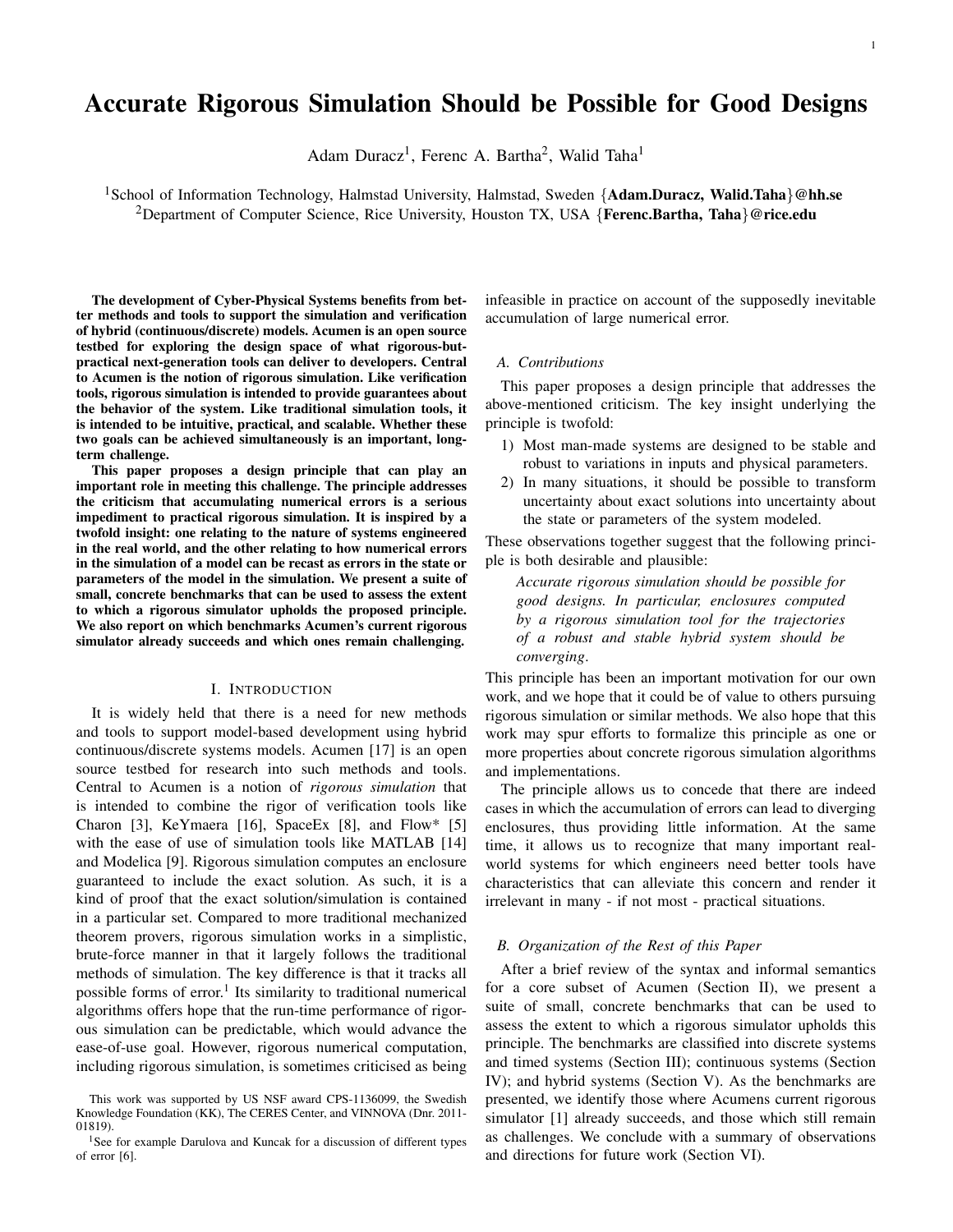### II. A CORE SUBSET OF ACUMEN

In this section we briefly describe the emerging design for the syntax and semantics of the core subset of Acumen that will be discussed in the rest of this paper.

#### *A. Syntax and Informal Semantics*

The emerging core syntax for Acumen includes guarded equations, where guards are conditions and equations can specify either behaviors continuous with respect to time or discrete transitions discontinuous with respect to time. Expressions in equations can include standard functions on real numbers and derivatives of functions.

Values in core Acumen are functions of super-dense time (a real number and a natural number), and their co-domain is a real-number. We exclude from this core language some interesting features inessential to the main point of this paper. These include undirected equations, partial derivatives, dynamically created and terminated objects, strings, vectors, matrices, and visualisation constructs.

The Acumen implementation supports a *traditional simulation semantics* that uses non-validated numerical methods. This is the most complete and most widely used semantics for basic educational uses of Acumen. It has played a crucial role in allowing us to explore the language design space and to converge on an expressive, minimal syntax for modeling hybrid systems and on a formal (exact) semantics for solutions. Among other design choices, it allowed us to make an early decision to support the notion of super-dense time, first introduced in the verification literature [12], and later advocated by Liu, Matsikoudis and Lee [11]. This notion facilitates modeling of discrete subsystems with multiple idealized (zero time) and externally-observable internal transitions.

More relevant to the present work is that the implementation supports an *enclosure simulation semantics* intended to produce rigorous over-approximations (guaranteed upper and lower bounds) for all simulations [10]. This is the semantics that we would like Acumen, ultimately, to provide as the primary semantics. While this semantics is still a work in progress and is not defined for all constructs handled by the traditional one, our goal is to fully align the two.

The enclosure semantics supports the use of intervals (closed, compact, and connected sets on the reals) in models. As representations of sets (or, in computer science terminology, non-determinism), enclosures and intervals provide a tool for rigorous analysis of systems with uncertain parameters. This has been particularly important for collaborations with partners from the automotive industry [7], [13].

The enclosure semantics steps forward in time in a manner similar to traditional numerical simulators. The implementation supports variable step size. Currently, this is intended to reduce the uncertainty resulting from the treatment of events. The release associated with this paper uses fixed time step to make it easier to see how numerical simulation adds uncertainty. The implementation uses Lohner sets to represent enclosures. This is a standard representation that reduces the effects of wrapping while solving Ordinary Differential Equations (ODEs). Acumen has its own validated ODE solver [18], [19], [4], [15], which is built for portability and eventual formal verification. It is expected that it will be the subject of significant further development in the coming years. An integrator using Taylor series is used, which, in combination with Lohner sets, provides reasonable basic machinery for dealing with continuous segments of a simulation.

If a discrete assignment (basically, a reset map) becomes active, then it is performed and the entire model is checked again for discrete assignments. This process is repeated until a fixed point is reached. All equations in the model can be seen as guarded by some condition. Because enclosures and intervals are used for all values, it is possible that some guard conditions are not decidable. For example, this is the case when there is Zeno behavior. Acumen's method for dealing with Zeno behavior is described elsewhere [10]. However, it is possible that a guard condition is not decidable even in the absence of Zeno behavior. A more common situation is where the enclosure for an event straddles the start or the end of the current simulation step. In such a case, the state is split into two parts that safely over-approximate the true and false cases for the guard condition, and both parts are simulated. Such parts are currently kept separate until their evolutions have triggered the same sequence of guard conditions, at which point they are merged back into one.

So far, we have avoided introducing a static type system in the implementation. This choice is made to facilitate focus on implementation techniques and operational semantics, as well as to maintain a low entry barrier.

To familiarize the reader with Acumen's syntax and semantics, the following subsections present examples that illustrate how discrete, continuous, and hybrid systems are expressed.

### *B. Modeling Purely Discrete and Timed Systems*

A purely discrete system that counts from 0 to 5 instantaneously<sup>2</sup> is expressed as follows:

```
model Disc0 () =initially n = 0
always if n < 5 then n + = n + 1 noelse
```
The first line indicates that the model is called Disc0 and that instances of this model take zero parameters. The equation following the keyword initially sets the initial value for the local variable n to 0. This is the *first* value for n at time 0. Because Acumen supports super-dense time, a variable can have a sequence of values at the same real-valued time instant. At all times greater than or equal to 0, one branch of the conditional or the other will be true. Most of the work done by this particular conditional, however, will be done at time 0: the first branch will be true until the condition  $n < 5$  no longer holds. As long as that condition is true, the variable n is repeatedly assigned a new "next" value (written n+ on the left-hand side of the equation) equal to one plus the current value of n. Thus n will have six different values  $(0, 1, ... 5)$ at time 0. Henceforth, it will remain at value 5.

This is a highly simplistic example illustrating how conditionals and reset maps (assignments for the next value of

<sup>2</sup>Meaning, with no progress of real-valued time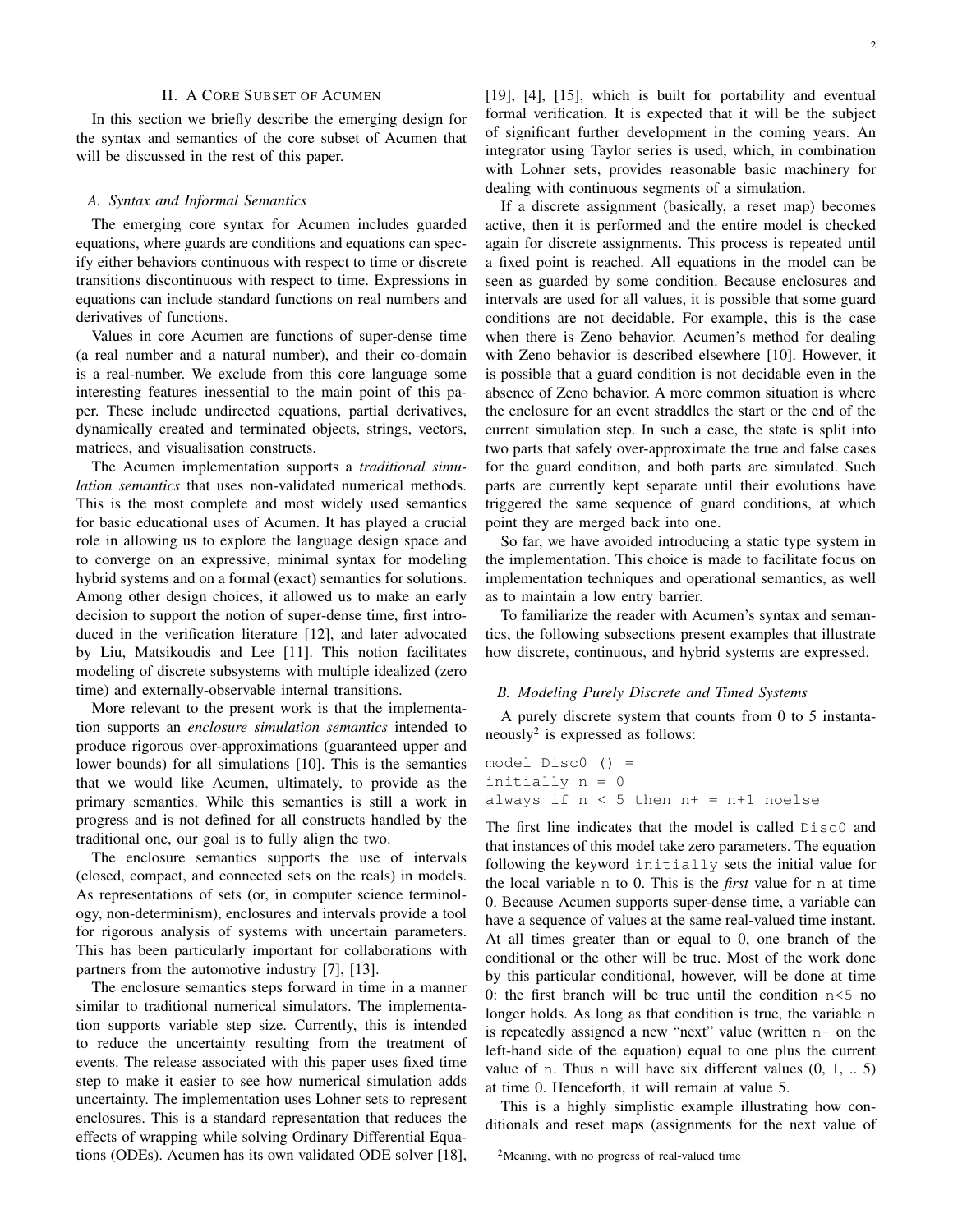a variable, expressed as  $n+ = ...$ ) allow us to express purely discrete computations. Nevertheless, it illustrates how the ability to express purely discrete computations ensures that the formalism can express "idealized" discrete computations that are treated as occurring in zero time. For example, this is how discrete computations are modeled in synchronous languages.

When the computations in such a model are on discrete values, the resulting enclosures should be *thin*, that is, contain a single value. This is the case for the enclosures that Acumen produces on this model.

We will use the term *timed system* to refer to a system that is mostly discrete but is triggered by an analog clock, such as a timed automata [2]. Such systems are, in fact, hybrid systems, and modeling them is described in the relevant subsection below.

## *C. Modeling Purely Continuous Systems*

A purely continuous system with a single variable that is linearly increasing with time can be expressed as follows:

 $model$  Cont $0$  () = initially  $t = 0$ ,  $t' = 1$ always  $t' = 1$ 

In contrast to the first model above, this system refers to the derivative of a variable (denoted by ') rather than the next value of a variable. The equation  $t' = 1$  is a differential equation that says that the time derivative of  $t$  is always equal to 1. Thus, the resulting simulation for  $t$  starts at value 0 at time 0 and has the same value as time lapsed since instantiation of this particular model. Expressing continuous systems is important for modeling physical components and phenomena. As some other examples in this paper will illustrate, more interesting dynamics can be expressed by replacing the righthand side of the equation with other expressions.

Acumen's rigorous simulator uses only validated (rigorous) numerical integration to solve all ODEs such as the one above. In particular, no effort is made to do symbolic integration or to find closed form solutions to certain classes of differential equations.<sup>3</sup> As a result, a certain amount of error can accumulate in each simulation time step. Consequently, as simulation time increases, the size of the enclosure for the value of  $t$ can gradually increase. Despite this phenomenon, examples presented later in this paper will show how systems can have contracting enclosures even with large uncertainty about local timers such as t presented here.

### *D. Modeling Hybrid Systems*

A hybrid continuous/discrete system mixes both continuous dynamics and discrete computations and transitions. The following example can be seen as a minimal prototype for such systems:

model Hybrid0 () =

<sup>3</sup>Such techniques can be sound optimizations, but it is important that the design of the tools does not rely on them, since for general applications such special cases are not always sufficient.

# initially  $t = 0$ ,  $t' = 1$ always if  $t < 1$  then  $t' = 1$  else  $t + = 0$

Conditionals or guards as represented by the  $if$  statement are commonly viewed as a mechanism for *event detection*. In this case, the event is represented by the condition being true or false. In general, an event can be seen as happening when the condition changes from true to false or vice versa. In this example, the system allows  $\pm$  to grow at a constant rate until it reaches the value of 1. As soon as this value is reached, the second branch becomes active, and the value of  $t$  is suddenly reset to 0. The result of the simulation should therefore be a saw-tooth shaped pattern.

This is another system that is meta-stable rather than stable in the sense of, say, exponential stability. Thus the enclosure can be expected to accumulate error over time and grow in size. This happens in Acumen. This is significant because the resulting sawtooth pattern for  $t$  provides a natural basis for a simple discrete clock. However, as we will see with examples later on in this paper, even complete uncertainty about the value of the clock does not prevent us from knowing with perfect precision the behavior of the system after a predetermined finite time.

### *E. Remark on Locally Discrete Systems*

There is a difference between how discrete behaviors should be made for variables for which a derivative has been declared (in the initially section) and ones for which it has not. The first example above shows us how to express such behavior when no derivative is introduced. If one is introduced, it becomes necessary to specify the value for the derivative when no discrete change is taking place. For example, if there is no change between discrete changes, then the derivative should be set to 0. This is illustrated by the following example:

model DiscHybrid0 () = initially  $t = 0$ ,  $t' = 0$ always if  $t < 5$  then  $t + = t + 1$  else  $t' = 0$ 

Without such a statement, a variable for which a derivative was declared is considered under-specified.

### III. DISCRETE AND TIMED SYSTEMS

This section presents examples of discrete systems where enclosures should converge, despite the presence of considerable uncertainty not only from numerical calculations but also from potential variability in system parameters.

For the purposes of this paper, we will view an enclosure as *converging* if it reaches a fixed point where it is a subset of the enclosure at a previous point in simulation time. For simplicity of implementation we will further approximate this condition by testing set containment only in the enclosure of the simulation step that immediately precedes it.

### *A. Iteration and Nested Loops*

Iteration can be expressed naturally in core Acumen. For example, the computation for factorial of 5 can be expressed as follows: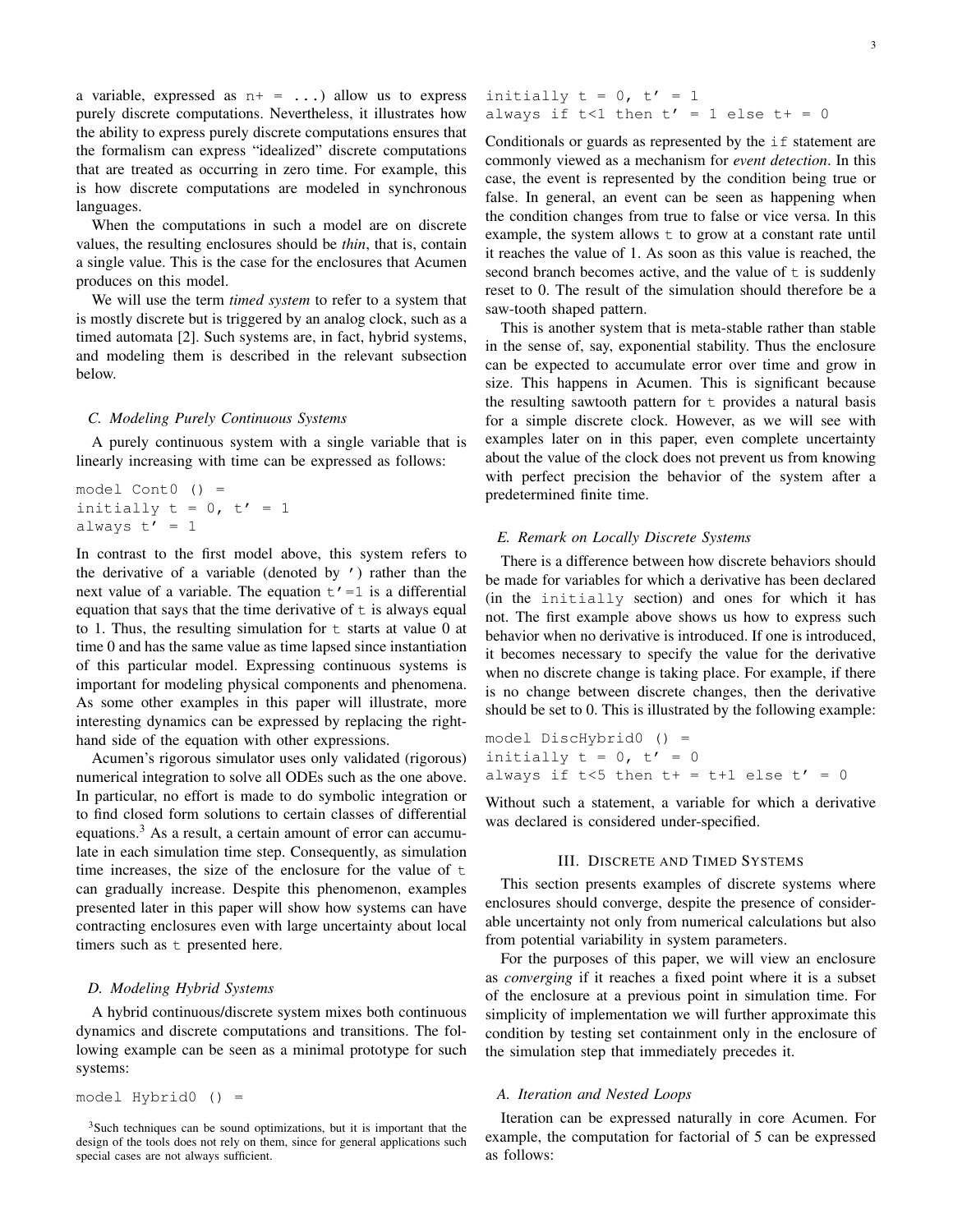```
model Disc1 () =
initially
n = 5, a = 1always
 if n > 0 then n + = n-1, a + = a*n noelse
```
A more interesting nested loop can be expressed as follows:

```
model Disc2 () =initially i = 1, i_{max} = 3,
          j = 1, j_{max} = 4,
          k = 1, k_{max} = 5,
          a = 0always
 if i<=i_max then
   if j<=j_max then
     if k<=k_max then
       a+ = a+1, k+ = k+1else (j+ = j+1, k+ = 1)
   else (i+ = i+1, j+ = 1)noelse
```
This example simply counts the number of iterations into the variable a. Because the computations are discrete (no integration, only representable numbers), Acumen computes a thin (that is, single value) enclosure for the result.

Without really introducing any interesting dynamics, we often want to model computations as taking some time to compute. This can be achieved using a simple clock, such as the one introduced previously, to produce the following model:

```
model Disc3 () =
initially i = 1, i_{max} = 3,
          j = 1, j_{max} = 4,
          k = 1, k_{max} = 5,
          a = 0, t = 0, t' = 1always
 if t>0.1 then
   t+ = 0,
   if i<=i_max then
     if j<=j_max then
       if k<=k_max then
         a+ = a+1, k+ = k+1else (j + = j + 1, k + = 1)else (i + = i + 1, j + = 1)noelse
 else t' = 1
```
Acumen's Standard Plot and How to Read it: By default, Acumen produces a standardized plot for a simulation. The interactive graphical user interface allows the user to zoom in and point to parts of the enclosure to read the time and value intervals. Labels are omitted to reduce clutter. To read the plot, the reader should be aware of the following conventions:

- Within the gray boundary, each white rectangle represents the plot for a particular variable.
- From top to bottom, variables appear in alphabetical order, with derivative variables appearing directly after the variable.
- 4
- The vertical scale is normalized to fit the minimum and maximum values for each plot during the simulation time.
- By default, the simulation is for 10 seconds. The horizontal axis represents time, with time 0 at the left end and time 10 at the right end. For converging enclosures the entire time is shown. For diverging enclosures, the simulation is stopped at an earlier time to provide a more informative visualization. In such cases, the time at which the simulation is stopped is indicated in the text.
- All plots are generated using a fixed time step of  $2^{-6}$ .

The plot for the model above is as follows:



Here, instead of getting the answer 60 in the variable a at time 0, we get to see the evolution of the value of a over time, as well as the evolution of the values of all three counter variables  $(i, j, and k)$ . Despite the accumulation of numerical errors in the clock variable  $t$ , after a finite amount of time the value of a becomes exactly 60. In the interactive development environment, this is confirmed by hovering the mouse over the graph so that the exact value of the interval is displayed textually. The unusual initial increase in the enclosure for the variable  $\pm$  (the increasing sawtooth) is due to an over-approximation that results from Acumen's current method for merging branched states. This is an implementation artifact uncovered during this work. It has no bearing on the main point of this paper, but it is something that can cause convergence to fail unnecessarily on some examples. We plan to address this issue in future work.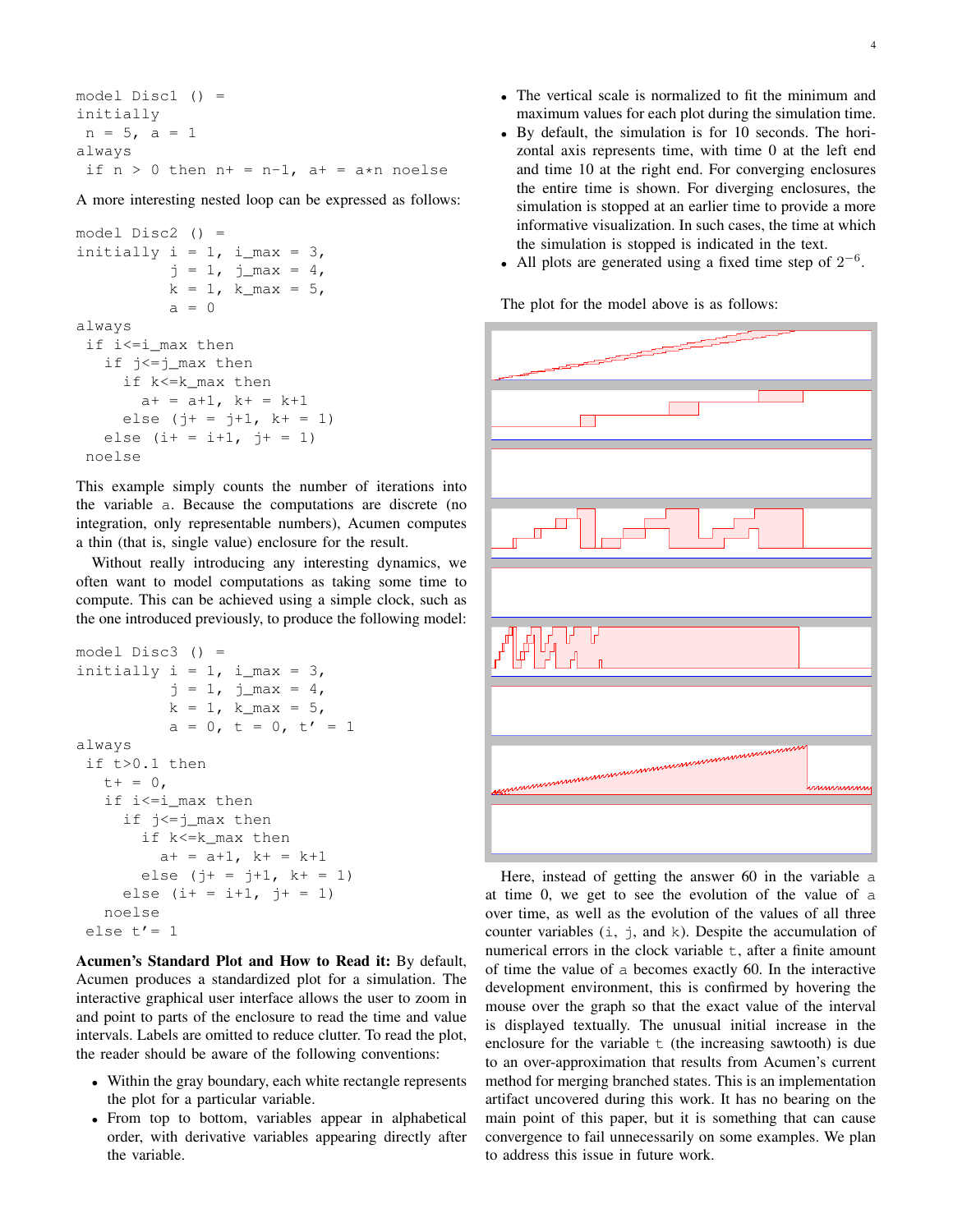Returning to the models, we can consider whether convergence continues to hold if some parameters of the system are not known exactly. For example, the following model specifies uncertainty in the rate of the clock and the timing of the clock reset:

```
model Disc3i2 () =
... // same as Disc3
always
... // same as Disc3
else t'= [0.90 .. 1.0]
```
The expression [0.90 .. 1.0] denotes an interval literal that describes that  $t'$  can be as little as 0.90 or as large as 1.0. The plot for the model above is as follows:



For this model and the previous three, Acumen produces enclosures that first expand until a certain time value is reached. At that time value, all enclosures except that of  $t$ contract to a single value. Such convergence of enclosures on discrete systems with uncertainty about timing can provide a useful tool for estimating worst-case execution times, given a particular computational platform for which parameters are known only with a modest precision. Technically, achieving single-step containment requires disabling branch merging for all variants.

# *B. Finite Impulse Response (FIR) Filter*

As a minimal example of digital signal processing (DSP) code, we consider a basic finite impulse response (FIR) filter:

```
model Disc4 () =
initially x_0 = 10, x_1 = 0,
          t = 0, t' = 1always
 if t>0.1 then
   t+ = 0,x_1 + = x_0,
   x_0 + = 0.33*x_0 + 0.33*x_1 + 0.33*5else t' = 1
```
This is a second order filter that responds to a signal with values 10, 0, and then 5 thereafter. The enclosure produced by Acumen seems to quickly converge towards 5 for the value of  $x_0$ , even though the clock variable t continues to accumulate uncertainty.



To further evaluate the ability of rigorous simulation to demonstrate the robustness of this filter, we can model uncertainty about the value of multiple parameters, including initial values, clock speed, transition timing, and the precision of the calculation of the multiplications (reflected by imprecision in the representation of coefficients) as follows:

```
model Disc4i5 () =
initially x_0 = [0.0 ... 10.0],x_1 = [-10.0 \dots 0],t = 0, t' = 1always
 if t>[0.09 .. 0.11] then
   t+ = 0,x_1 + = x_0,
   x = 0 + 33.. 0.34] * x = 0 + 1[0.33 \ldots 0.34] \times X1 +[0.33 \ldots 0.34] \times 5else t'= [0.8 .. 1.2]
```
The plot for this model is as follows: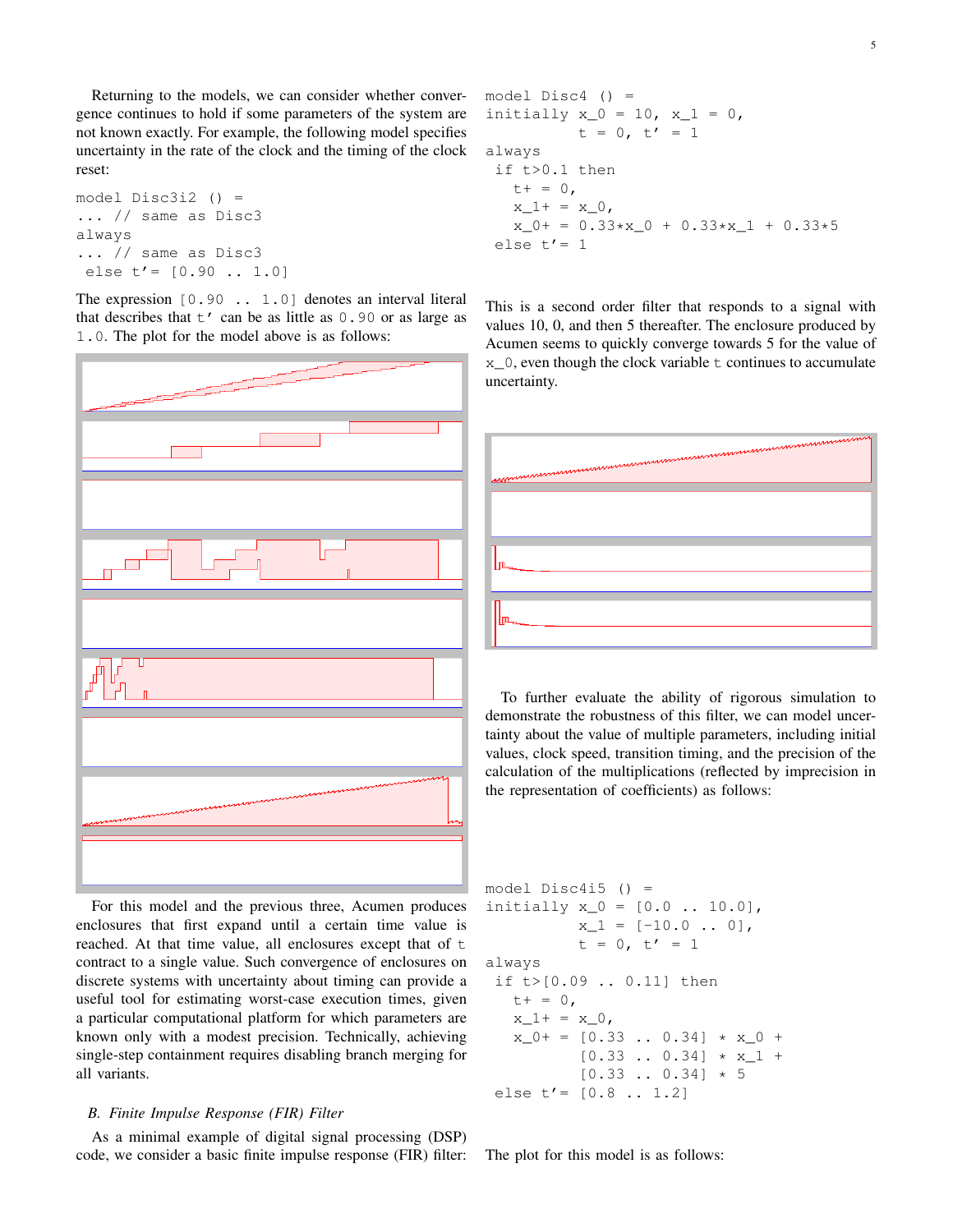

Acumen's results for this model converge towards 5, although there is a notable "error margin" around 5 that the enclosures stay outside. This is encouraging in that it shows that the computed behavior is robust. However, this plot should inspire a modeler/designer to dig deeper to better understand the most significant causes for this "error margin".

Both examples presented in this section illustrate how enclosures can grow during a simulation of a discrete system and still converge at later parts, thus providing computational proof that the particular system being considered is stable and robust to a given degree of variability, in the exact values of key parameters within the given level of uncertainty. Interestingly, in these examples, single-step containment was not achieved except in the final (most general) example. It was necessary to disable branch merging, and the earlier examples generated too many branches.

### IV. CONTINUOUS SYSTEMS

Uncertainty about the initial state of the system described by the second model above can be expressed as follows:

```
model Cont0i0 () =
initially t = [0.0 ... 1.0], t' = 1always t' = 1
```
The enclosure for this model is not contracting. Instead, we get a wide band representing all possible solutions starting between 0 and 1.0 and increasing at a constant rate of 1. The non-convergent nature of the enclosure is to be expected, as the underlying system is not stable in the sense of, for example, converging exponentially to a given value.

### *A. A First Order Linear System*

A prototypical example of an exponentially stable system can be expressed as follows:

 $model$  Cont $1$  () = initially  $x = 0$ ,  $x' = 1$ always  $x' = 1-x$ 

Uncertainty about the initial value for such a system can be expressed as follows:

```
model Contli0 () =
initially x = [-0.75...0.75], x' = 1always x' = 1 - x
```
and has the following plot:



The plot shows that the enclosure for  $x$  converges towards 1. Even if we add uncertainty about the value of  $x$  used in the equation, as expressed in this model, the enclosure appears to continue to converge:

 $model$  Contlil () = initially  $x = [-0.75...0.75]$ ,  $x' = 1$ always  $x' = 1 - [0.9 \dots 1.1] \cdot x$ 

The plot for this enclosure is as follows:



Convergence is towards an "error margin" around the value of 1 because the precise value depends on the coefficient of x. If there is explicit uncertainty about the target, as expressed in this model, the resulting enclosure has similar behavior:

 $model$  Contli2 () = initially  $x = [-0.75...0.75]$ ,  $x' = 1$ always  $x' = [0.9 ... 1.1] - x$ 

The plot for this enclosure is as follows:



The following model combines all three types of uncertainty:

```
model Contli3 () =
initially x = [-0.75...0.75], x' = 1always x' = [0.9 ... 1.1] -
            [0.9 \ldots 1.1] * x
```
The following plot shows that we still have convergence:



It also seems that the error margin becomes about as big as the sum of the two previous error margins. As in the FIR example, it will be up to the modeler/designer to determine the implications of this error margin on the success of the design.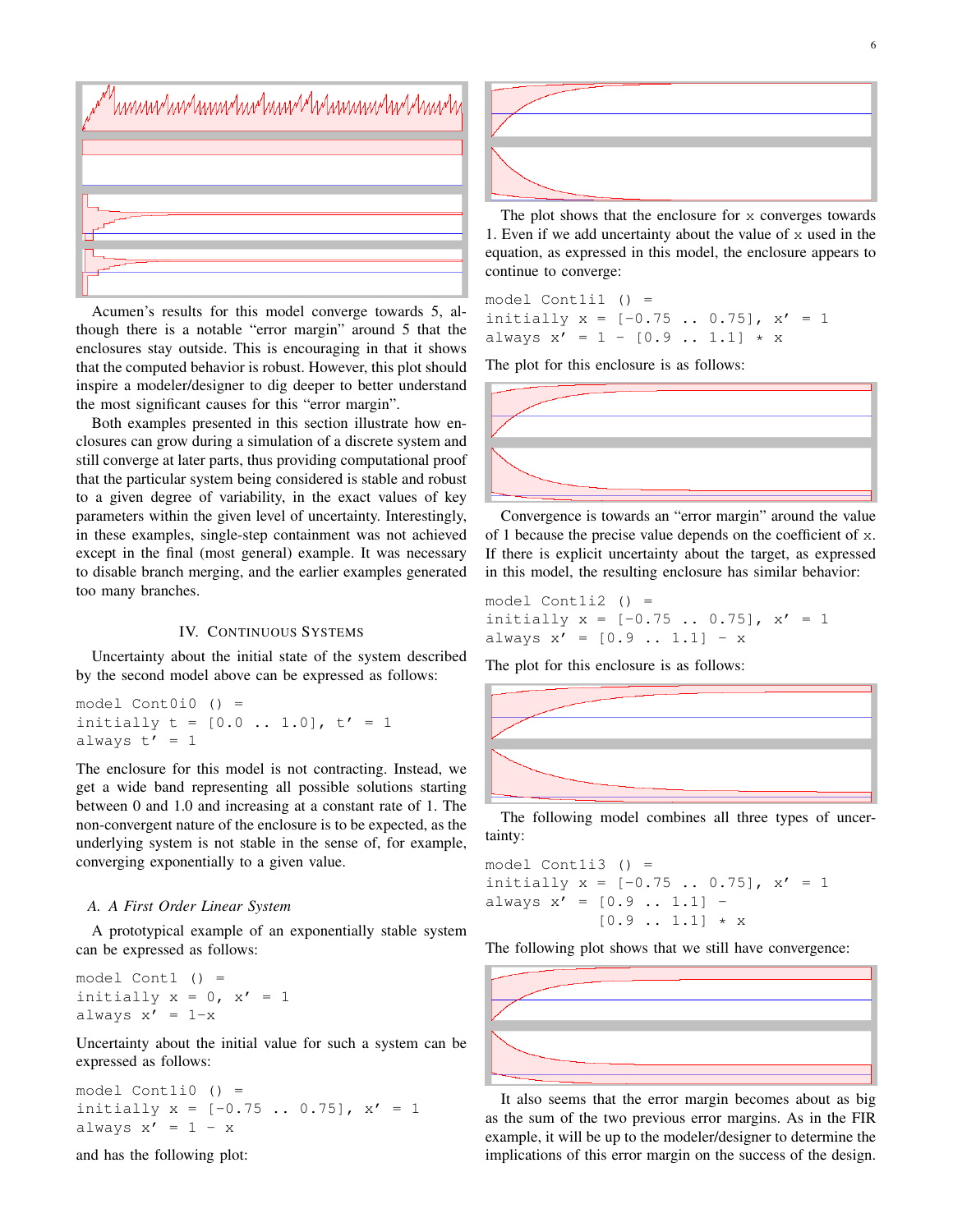Single-step containment was achieved for all variants with the default settings.

# *B. A Second Order Linear System*

A second order system exposes more subtleties and some challenges to convergence. Consider the following basic model:

 $model$  Cont2 () = initially  $x = 0$ ,  $x' = 0$ ,  $x'' = 1$ always  $x'$  =  $(1-x)$  -x'





This enclosure appears to converge. We can add uncertainty about the initial values as follows:

```
model Cont2i1 () =
initially x = [-0.5 \ldots 0.5],
         x' = [-0.5 \dots 0.5], x'' = 1always x' = (1 - x) -x'
```
The plot for this model is as follows:



The enclosure is more interesting and still appears to converge. Next, we may consider introducing uncertainty about the target value as follows:

```
model Cont2i2 () =
initially x = 0, x' = 0, x'' = 1always x' = ([0.90 \dots 1.1] - x) - x'
```
The plot for this model up to time 5 seconds is as follows:



Unfortunately, this model is not converging. But can a slight reformulation help convergence? Consider the following model:

 $model$  Cont2i2 () = initially  $x = 0$ ,  $x' = 0$ ,  $x'' = 1$ ,  $a = [0.9 \ldots 1.1], a' = 0$ always  $x'' = (a - x) - x'$ ,  $a' = 0$ 

It has the following plot:



With default settings the enclosure for the model still eventually diverges. However, adding a basic error redistribution method does achieve single-step containment for all variants above except the last one (2i2). Thus, seemingly minor changes can affect the impact of redistribution.

Now let us consider introducing uncertainty in the gain in the feedback in this equation:

 $model$  Cont $2i3$  () = initially  $x = 0$ ,  $x' = 0$ ,  $x'' = 1$ ,  $b = [0.9 \ldots 1.1], b' = 0$ always  $x'' = b * (1 - x) - x'$ ,  $b' = 0$ 

With default settings, this has a divergent enclosure. Similarly, even a named coefficient, as expressed here, yields a divergent enclosure:

```
model Cont2i4 () =
initially x = 0, x' = 0, x'' = 1,
        c = [0.5 \dots 1.5], c' = 0always x'' = (1 - x) - c * x', c' = 0
```
Enabling error redistribution removes the apparent divergence, but is not sufficient to achieve single-step containment.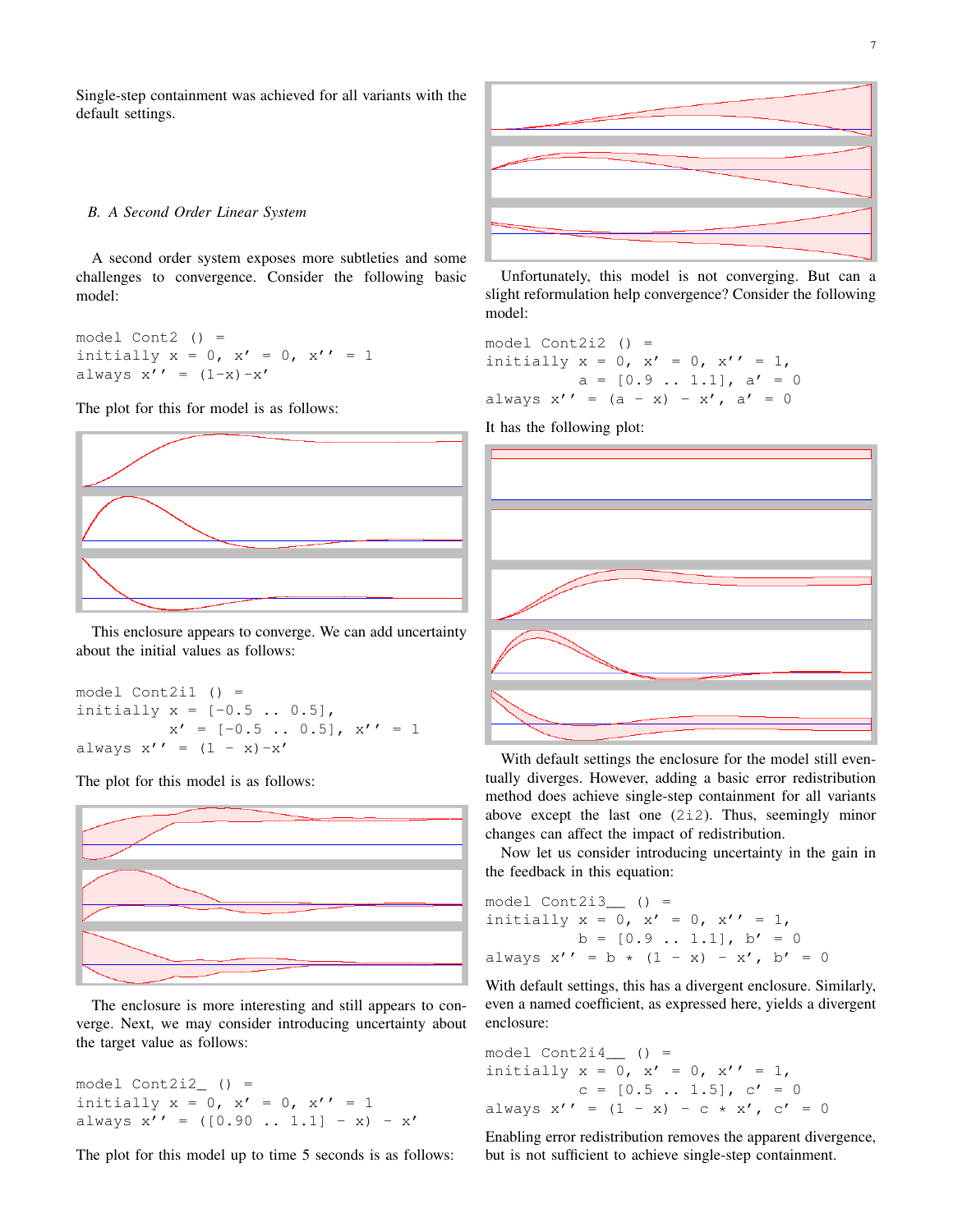# *C. A Second Order Non-Linear System*

A classic non-linear equation is that of a pendulum:

 $model$  Cont3 () = initially  $x = 0$ ,  $x' = 0$ ,  $x'' = 1$ always  $x'$  = sin(pi/2-x)-x'

This kind of non-linearity is typical in 2- and 3-dimensional classical mechanics. The plot for this model is as follows:



The enclosure for this system appears to converge. However, consider a variant with even minor uncertainty about the initial conditions:

```
model Cont3i1 () =
initially x = [-0.05 \ldots 0.05],
          x' = 0, x' = 1always x' = sin(pi/2-x)-x'
```
The resulting enclosure diverges:



We can recover single-step containment by error redistribution in all cases where we have uncertainty in one parameter at a time. But when we have uncertainty in all parameters, this fails and we observe divergence.

# V. HYBRID SYSTEMS

In this section we present observations and benchmarks relating to hybrid systems. The benchmarks illustrate both how quickly combining the continuous and discrete can compound complexities for achieving convergence, and how it can also offer some new opportunities for facilitating it.

### *A. Discretized Sensing/Actuation*

The following model represents a situation where the output of a controller is not written continually to the system being controlled but rather in a sampled manner:

model Cont4hd\_ () = initially  $x = 0$ ,  $x' = 0$ , i = 0,  $o = 1$ ,  $t = 0$ ,  $t' = 1$ 

```
always
 x' = 0,if t>0.5
    then o+ = 1-x, t+ = 0else t'=1
```
The plot for this model is as follows:



In the current implementation the enclosure for this system diverges. Our current hypothesis is that the cause is overapproximations in event handling. However, further investigation is needed to confirm this.

### *B. Zeno Systems*

A final and important type of system that is useful for evaluating the extent to which an implementation realizes the proposed principle is Zeno systems [10]. Zeno behavior is known to be a phenomena unique to hybrid systems that naturally arises in models of mechanical systems, control systems, and others.

A classic example of a model that exhibits Zeno behavior is a bouncing ball:

```
model Hybrid1 () =
initially
 x = 10, x' = 0, x' = -10always
  claim x>=0,
  if x \le 0 & x' \le 0then x' + = -x'/2else x'' = -10
```
The variable x represents the height of a ball that falls to the ground. Upon impact with the ground, the ball bounces (switches direction) with half the speed. The claim statement is essentially syntactic sugar for a conditional that leads to blocking the system (having no solution) in the second branch. Analysis of the model would reveal that the bouncing speed becomes zero after a finite amount of time known as the Zeno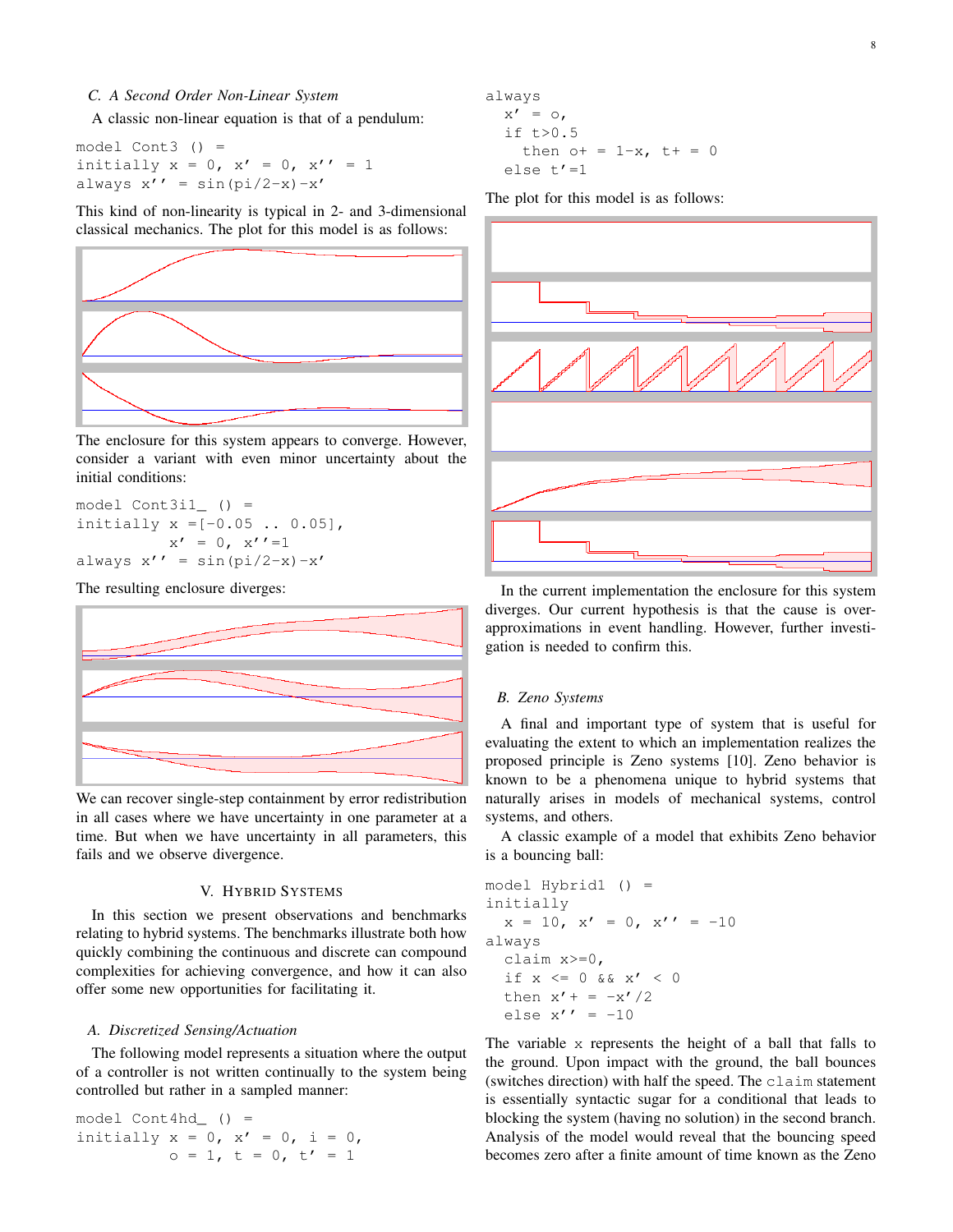time. However, the ball would have to bounce an unbounded number of times before reaching this point.

In previous work [10] we were able to show that it is possible to simulate such models past the Zeno point using a fixed-point computation on enclosures during simulation. However, such enclosures are not necessarily converging past the Zeno point. They generally have the following form:



This enclosure is already interesting in that it is going beyond the Zeno point: traditional methods either loop infinitely or skip some events, sacrificing rigour.

To get convergence in such situations, it seems necessary for the user to enrich the model with additional information that a powerful theorem prover could possibly infer, but is not self-evident. For the system described, the addition would be an explicit model of the energy of the bouncing ball, and an explicit statement of the relation between the speed of the ball and the energy at a given time. This model is expressed as follows:

```
model Hybrid2 () =
initially
  x = 10, x' = 0, x' = -10,
  e = 0*0/2 + 10*10always
  claim x \ge 0,
  claim e == x' * x' / 2 + 10 * x,
  if x \le 0 & x' \le 0then x' + = -x'/2, e^+ = [0 \dots 0.25] *eelse x'' = -10
```




The enclosure converge, and adding a degree of uncertainly to virtually all parameters in this model does not seem to interfere with this convergence.



We note that this model cannot be simulated with branch merging disabled. Zeno systems generate a large number of branches that necessitate frequent merging.

### VI. CONCLUSIONS

This paper articulates a principle for the design of rigorous simulation tools. The principle addresses the criticism that the accumulation of numerical errors can be a serious impediment to making such tools practical. It reflects a twofold insight: part relating to the nature of systems engineered in the real world, and another relating to how accumulating numerical errors can be dynamically recast as modeled errors. If the system modeled is robust and stable it should absorb the latter type of error, enabling more accurate simulation. We present a suite of small, concrete benchmarks that can be used to assess the extent to which a rigorous simulator upholds this principle. We also identify the benchmarks where Acumen's current rigorous simulator [1] already succeeds in, and which ones remain as goals.

Figure 1 summarizes our observations about Acumen's performance on these benchmarks. In some cases, Acumen already realizes the principle. In others, preliminary experiments suggest that an explicit error redistribution strategy, along with more precise branch merging, can lead to improvement. In others still, adding additional constraints in the models exhibiting Zeno behavior helps. But there are also cases, such as those of nonlinear ODEs and hybrid systems with delay (sample & hold), that still pose a challenge.

More broadly, there are practical challenges to testing convergence. First, here we simplified testing of convergence to comparing only with the last simulation step. A converging system can be periodic, and detecting such cases requires searching the entire history. Second, it was necessary to disable adaptive stepping to accelerate the accumulation of numerical errors. This leaves the possibility that enabling adaptive stepping can itself be another way to achieve convergence. Third, and maybe most importantly, convergence can depend on the size of the uncertainty. One way to address this problem may be to develop methods for finding a maximal set of uncertainties (under a suitable norm) for which the enclosure converges.

We hope that this work builds a good case for the value of such a principle in building practical tools, and encourages further exploration of this idea. More generally, we hope it stimulates more discussion on design principles that can help